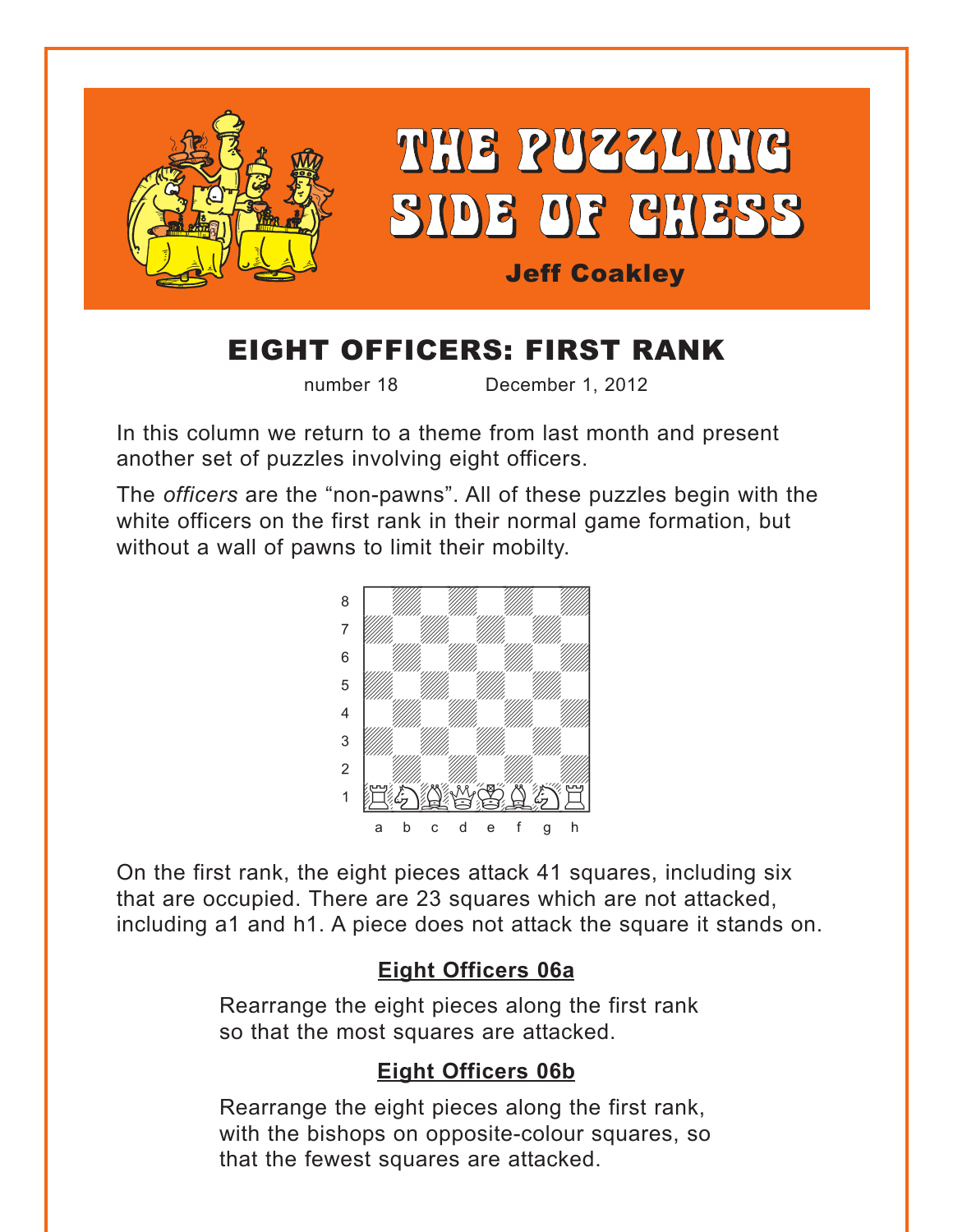<span id="page-1-0"></span>For problems 1-5, see column 15 in the archives.

#### Eight Officers 07a

Move each piece once so that the most squares are attacked.

#### **Eight Officers 07b**

Move each piece once so that the fewest squares are attacked.



On the first rank, the eight pieces have a total of 51 possible moves. (K3, Q14, R14, B14, N6)



## **Eight Officers 08a**

Move each piece once so that the eight officers have the most possible moves in the resulting position.

#### **Eight Officers 08b**

Move each piece once so that the eight officers have the fewest possible moves in the resulting position.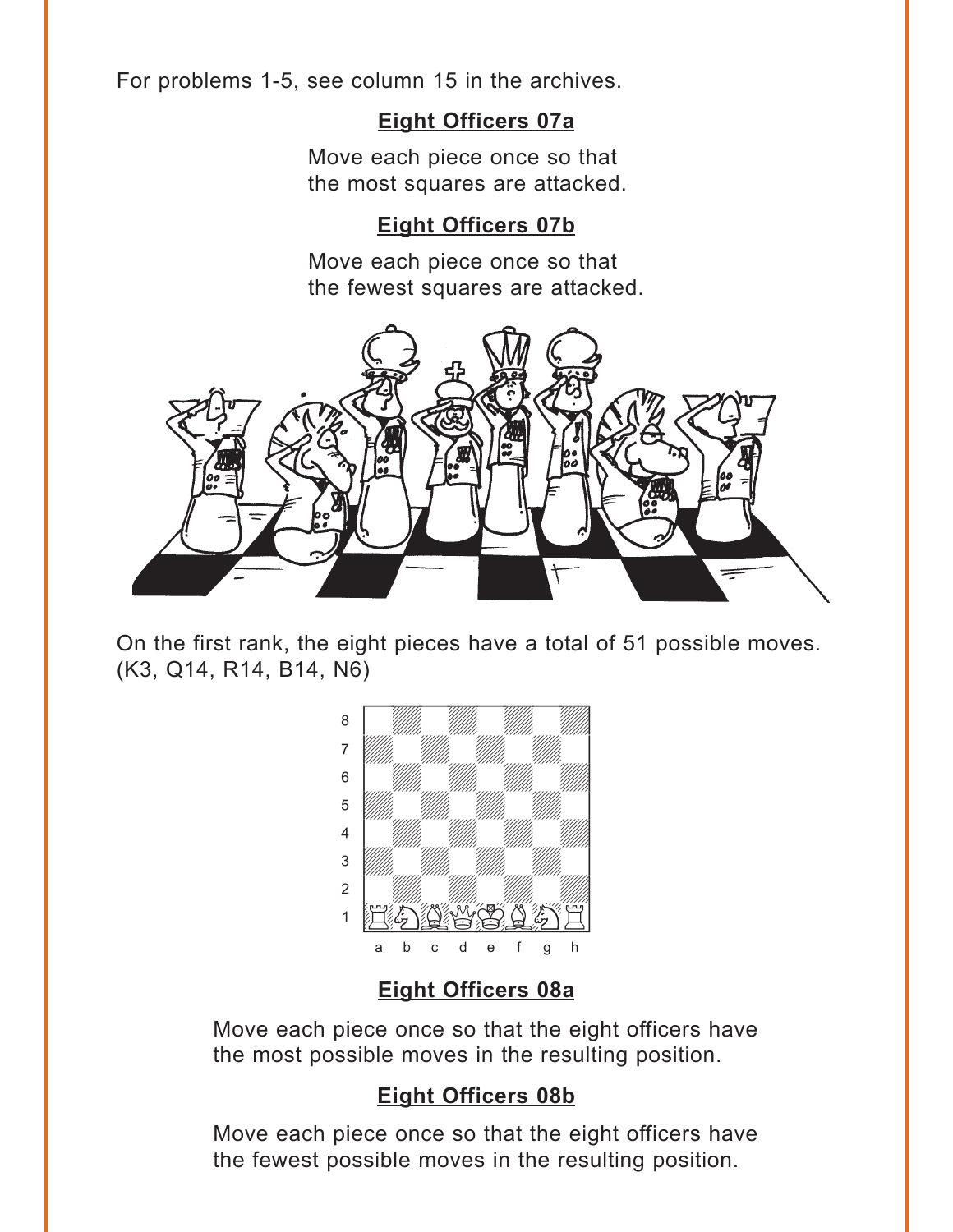## **[Eight Officers 09](#page-6-0)**

(defensive loop 02)

<span id="page-2-0"></span>Move each piece once so that each piece is defended exactly once and each piece defends exactly one other piece.

The defensive chain should form a continuous *loop*. The first piece guards the second piece; the second guards the third; the third guards the fourth; ...; and the eighth guards the first.



In the following three-part puzzle, the black king must be placed on the board so that he is not in check. There are 21 vacant unattacked squares to choose from. On one of those squares, White has mate in one. On ten squares, White has mate in two. On the other ten squares, White has mate in three.

**[Eight Officers 10a](#page-7-0)** (mate in 1)

Place the black king on the board so that White has mate in one.

The ten squares where White has mate in two can be divided in half. Five of them are on the last rank (part 10b). The other five are more interesting (part 10c).

**[Eight Officers 10b](#page-7-0)** (mate in 2, back rank)

If the black king is placed anywhere on the back rank (b8, c8, e8, f8, g8), White has mate in two. On four of those squares, White has a choice of first moves. On which square does White have only a single move that forces mate in two? In other words, on which square is the *keymove* unique?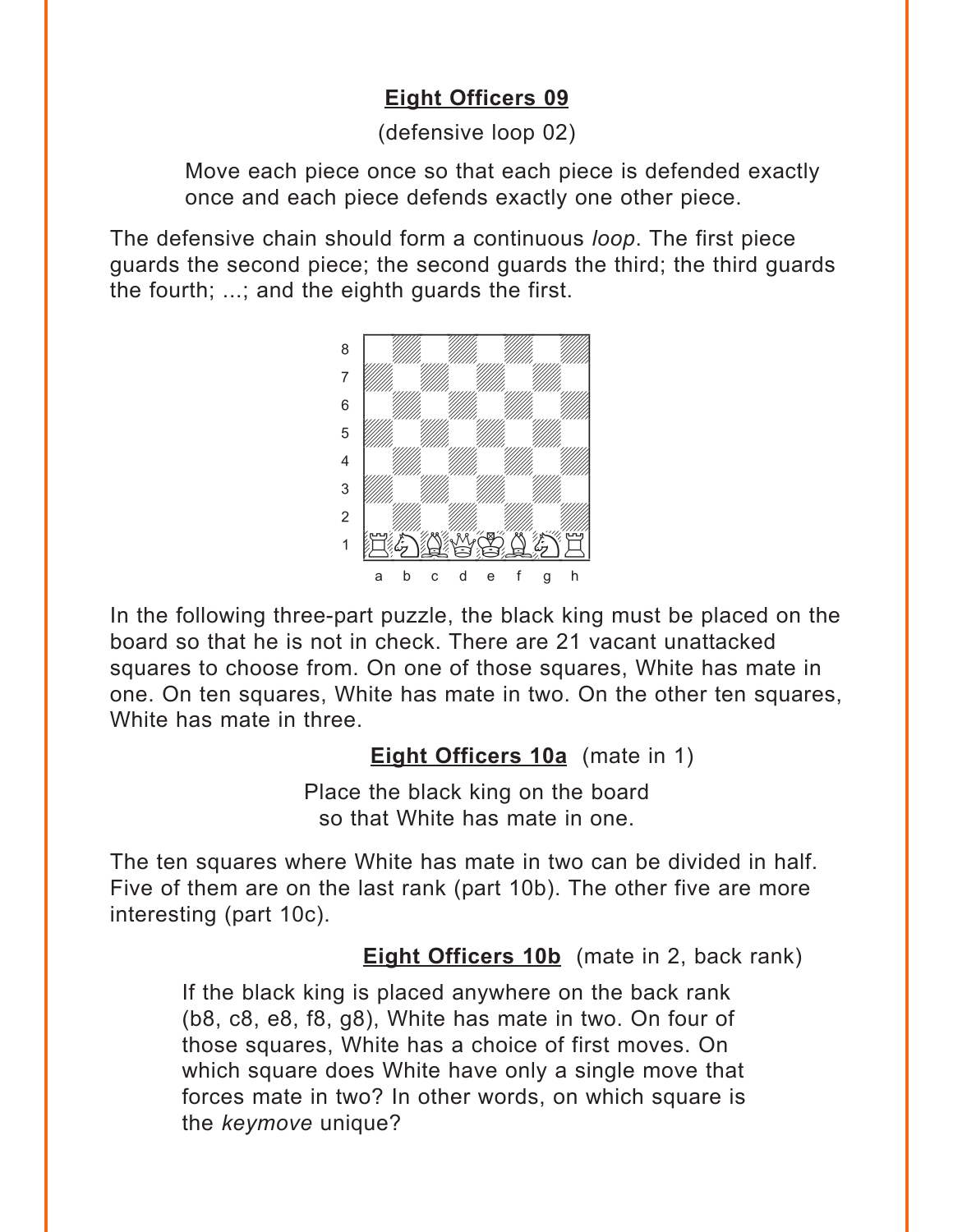### **Eight Officers 10c** (mate in 2)

<span id="page-3-0"></span>On which five squares, not on the back rank or q3, can the black king be placed so that White has mate in two?

On which two squares (of those five) is the keymove unique?

On which square (of those five) can White mate in two with a discovered check?

## **SOLUTIONS**

All puzzles by J. Coakley. Numbers 6 and 7 are from *Winning Chess* Puzzles For Kids Volume 2 (2010). The others are ChessCafe.com originals (2012).

PDF hyperlinks. You can advance to the solution of any puzzle by clicking on the underlined title above the diagram. To return to the puzzle, click on the title above the solution diagram.

It has not been proven that the solutions given here for puzzles 6, 7, 8 are the maximum or minimum achievable. Can you beat the current records?



#### **Eight Officers 06a**

(most squares attacked)

46 squares are attacked.

The only unattacked square on the first rank is d1.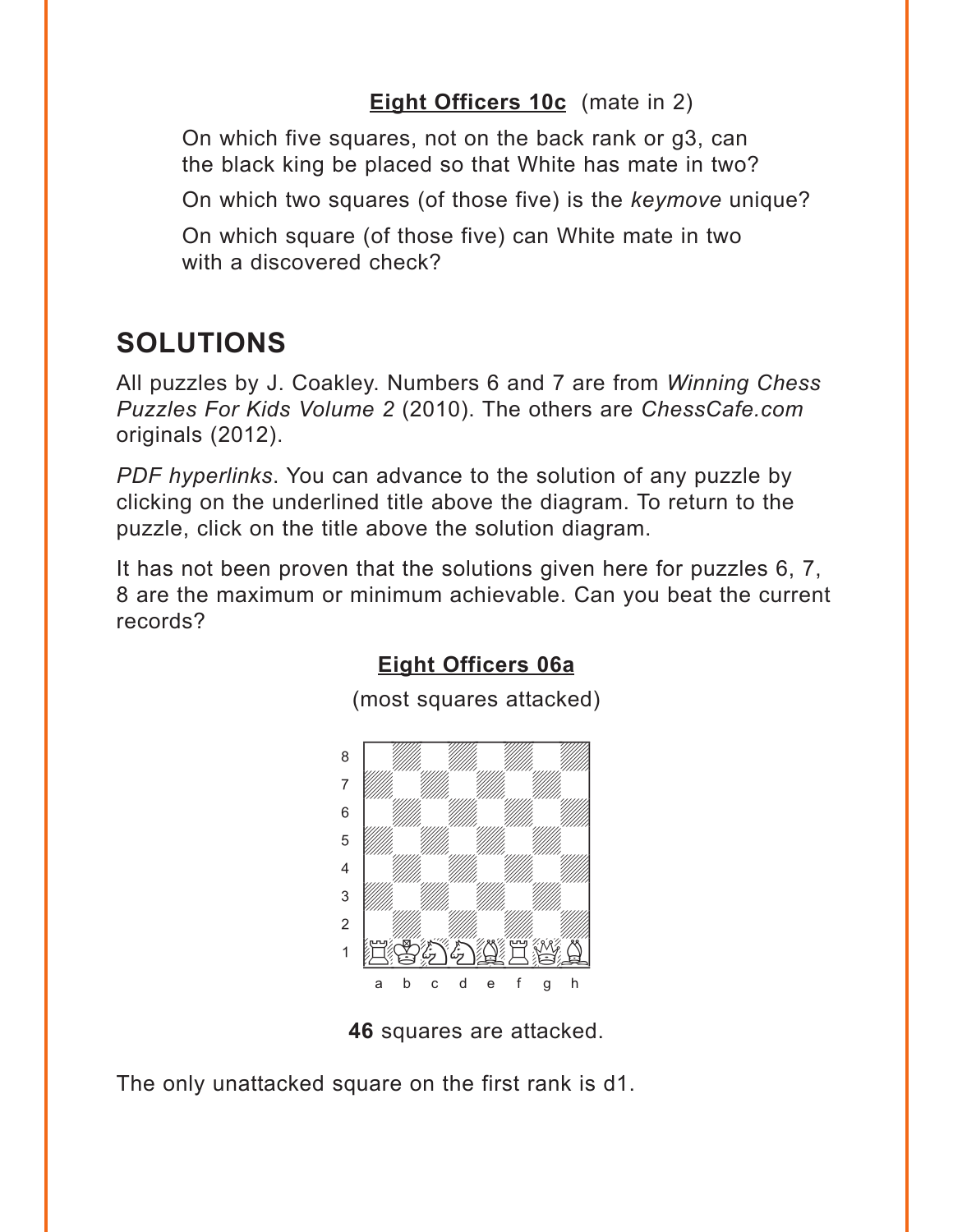<span id="page-4-0"></span>**[Eight Officers 06b](#page-0-0)** (fewest squares attacked)  $w$  west squares and  $w$ a **chunga a chunga a chunga a chunga a chunga a** àdwdwdwdw] 6 William William William William  $\overline{\mathcal{L}}$ 4 William William William William  $\frac{1}{\sqrt{2}}$ 2 | *William William William William William William William William William William William William William William William William William William William William William William William William William William William W* 1 适宜等合业分 a b c d e f g h

**38** squares are attacked.

The unattacked squares on the first rank are e1, g1, h1. In both parts of this puzzle, the pieces could be placed in the reverse order.

With bishops on the same colour, the number of attacked squares can be reduced to 36, as shown by Romanian composer Octavian Laiu.

Ra1 Kb1 Qc1 Nd1 Be1 Nf1 Bg1 Rh1

Ra1 Rb1 Kc1 Qd1 Ne1 Bf1 Ng1 Bh1

[The original column gave Ra1 Nb1 Qc1 Nd1 Be1 Kf1 Bg1 Rh1 with bishops on the same colour and 37 squares attacked.]



1.Ra7 2.Rh8 3.Qd4 4.Bd3 5.Be3 6.Nd2 7.Ne2 8.Kf2 **61** squares are attacked.

The only unattacked squares are c1, d1, e6.

Another position with 61 attacked squares is 1.Ra7 2.Rh8 3.Qd4 4.Bd3 5.Bb2 6.Nd2 7.Nf3 8.Kf2.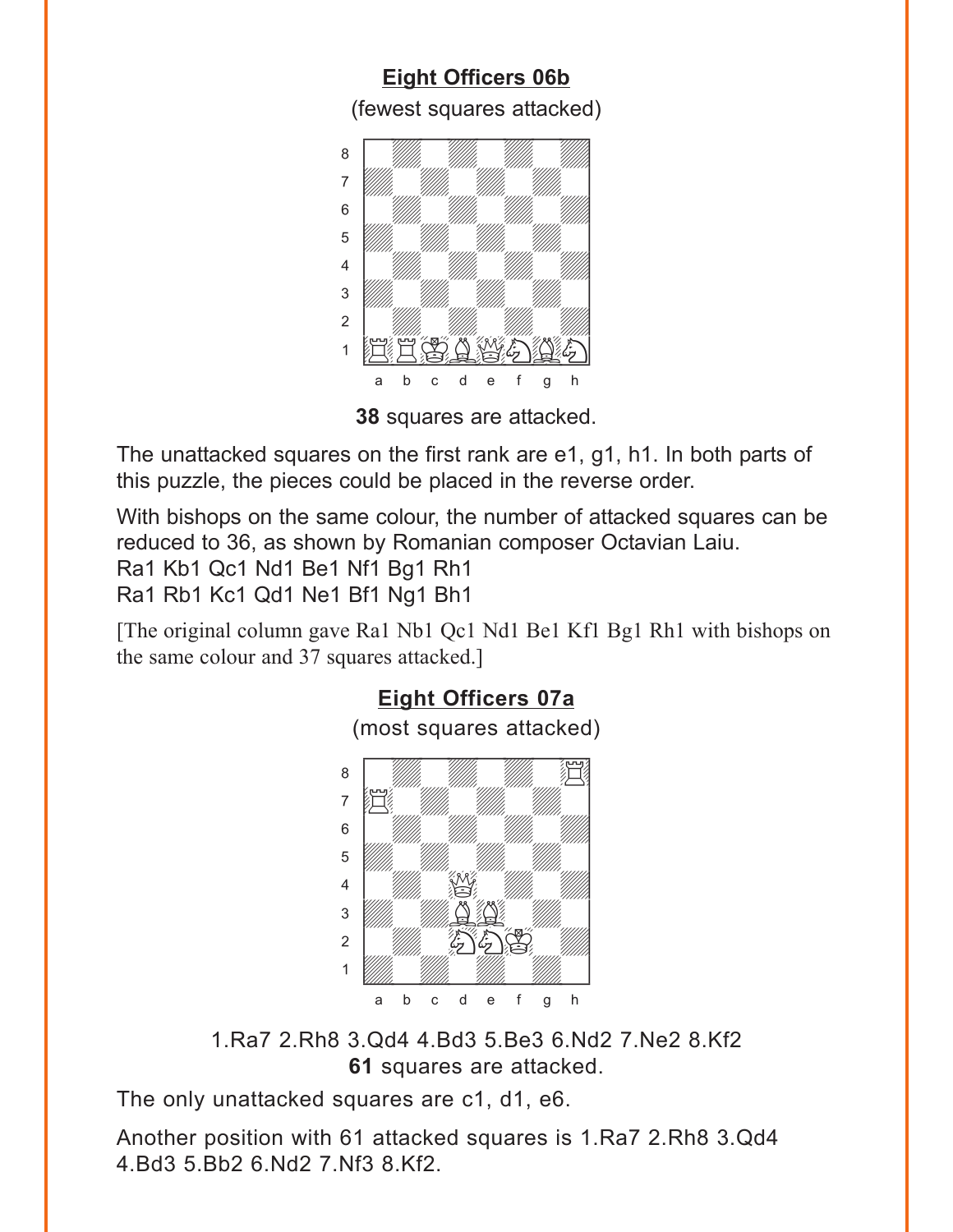<span id="page-5-0"></span>**[Eight Officers 07b](#page-1-0)** (fewest squares attacked)  $\frac{1}{\sqrt{2}}$ a **chunga a chunga a chunga a chunga a chunga a** àdwdwdwdw]



1.Bb2 2.Bg2 3.Nc3 4.Ne2 5.Kf2 6.Qf1 7.Re1 8.Rg1 **27** squares are attacked.



1.Ra8 2.Nc3 3.Bf4 4.Qd7 5.Kf2 6.Bc4 7.Nf3 8.Rh5 The pieces have **96** possible moves. (K7, Q23, R28, B22, N16)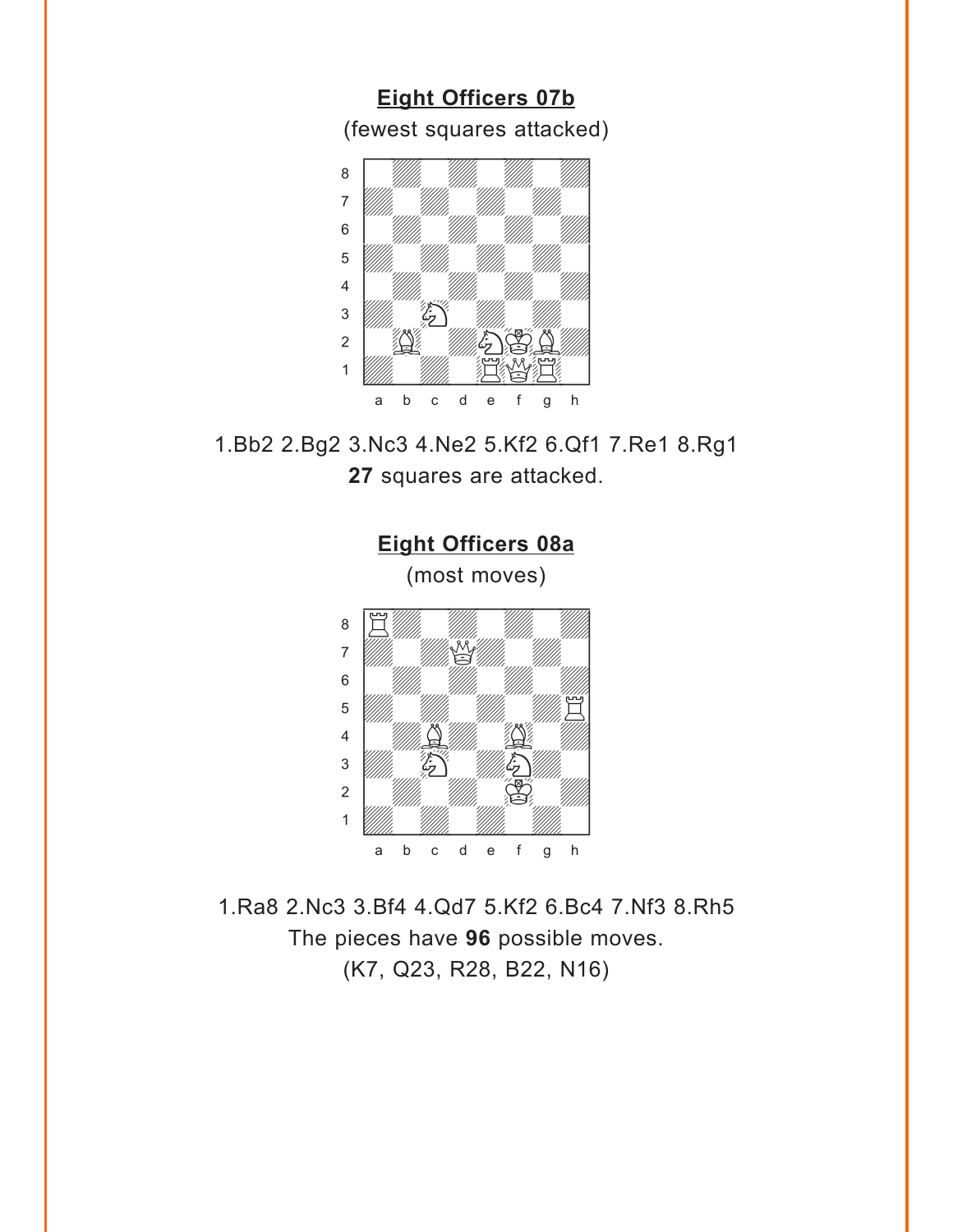<span id="page-6-0"></span>

1.Bb2 2.Bg2 3.Nc3 4.Ne2 5.Kf2 6.Qf1 7.Re1 8.Rg1 The pieces have **30** possible moves. (K3, Q0, R5, B11, N11)

Yes, it is the same position as puzzle 07b.

**[Eight Officers 09](#page-2-0)** (defensive loop 02) a Milliam Milliam Milliam Milliam Milliam Milliam Milliam Milliam Milliam Milliam Milliam Milliam Milliam Mill adwada waxaa ku wadanka waxaa ku wadanka waxaa ku wadanka waxaa ku wadanka waxaa ku wadanka waxaa ku wadanka w<br>Aadaanka waxaa ku wadanka waxaa ku wadanka waxaa ku wadanka waxaa ku wadanka waxaa ku wadanka waxaa ku wadanka  $\begin{bmatrix} \begin{bmatrix} \mathbf{R} & \mathbf{R} \end{bmatrix} & \mathbf{R} & \mathbf{R} & \mathbf{R} \end{bmatrix}$ **b Hans May May Miller**  $\frac{4}{\sqrt{2}}$  /  $\frac{1}{\sqrt{2}}$  /  $\frac{1}{\sqrt{2}}$  /  $\frac{1}{\sqrt{2}}$  $\frac{1}{2}$   $\frac{1}{2}$  $\frac{2}{2}$  and  $\frac{2}{2}$ 1 *Uddwyddwr William William William William William William William William William William William William William William William William William William William William William William William William William William W* a b c d e f g h

1.Ra6 2.Rh7 3.Na3 4.Nh3 5.Bf4 6.Be2 7.Qb1 8.Kd2

A "reflected" alternative is 1.Ra7 2.Rh6 3.Na3 4.Nh3 5.Bd2 6.Bc4 7.Ke2 8.Qg1. I would be interested to know if anyone finds a different solution.

#### Bonus: **Eight Officers 09b**

Make four moves so that no piece is attacked by another.

There are many solutions to this simple puzzle, but all involve moving the queen, king's bishop, and both rooks. For example, Qd6 Bc4 Ra7 Rh8.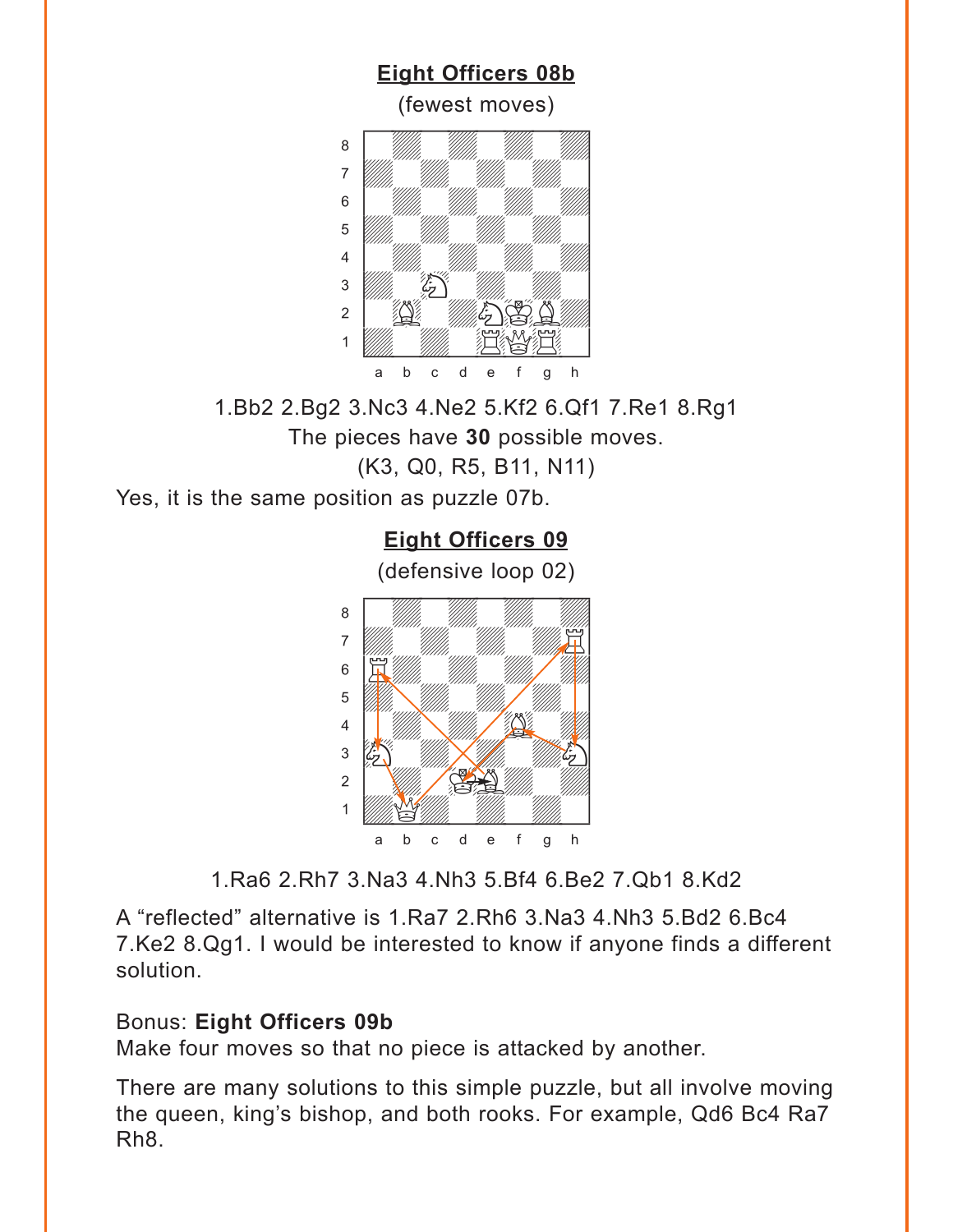<span id="page-7-0"></span>

With the black king on g3, White has three mates in 1. 1.Ra3#, 1.Qf3#, 1.Rh3#

**[Eight Officers 10b](#page-2-0)** (mate in 2, back rank)



With the black king on c8, there is a unique dual-free solution. 1.Rh7 Kb8 2.Qd8#

With the black king on b8. 1.Qd8+ Kb7 2.Bg2# 1.Rh7 Kb8 2.Qd8# With the black king on e8. 1.Ra7 Kf8 2.Qd8# (or 2.Rh8#)

1.Rh7 Kf8 2.Qd8# (or 2.Ra8#)

With the black king on f8. 1.Ra7 Ke8 2.Rh8# (or 1...Kg8 2.Qd8#) 1.Qd7 Kg8 2.Ra8#

With the black king on g8. 1.Ra7 Kf8 2.Qd8# (or 2.Rh8#) 1.Qd7 Kf8 2.Ra8# (or 2.Rh8#)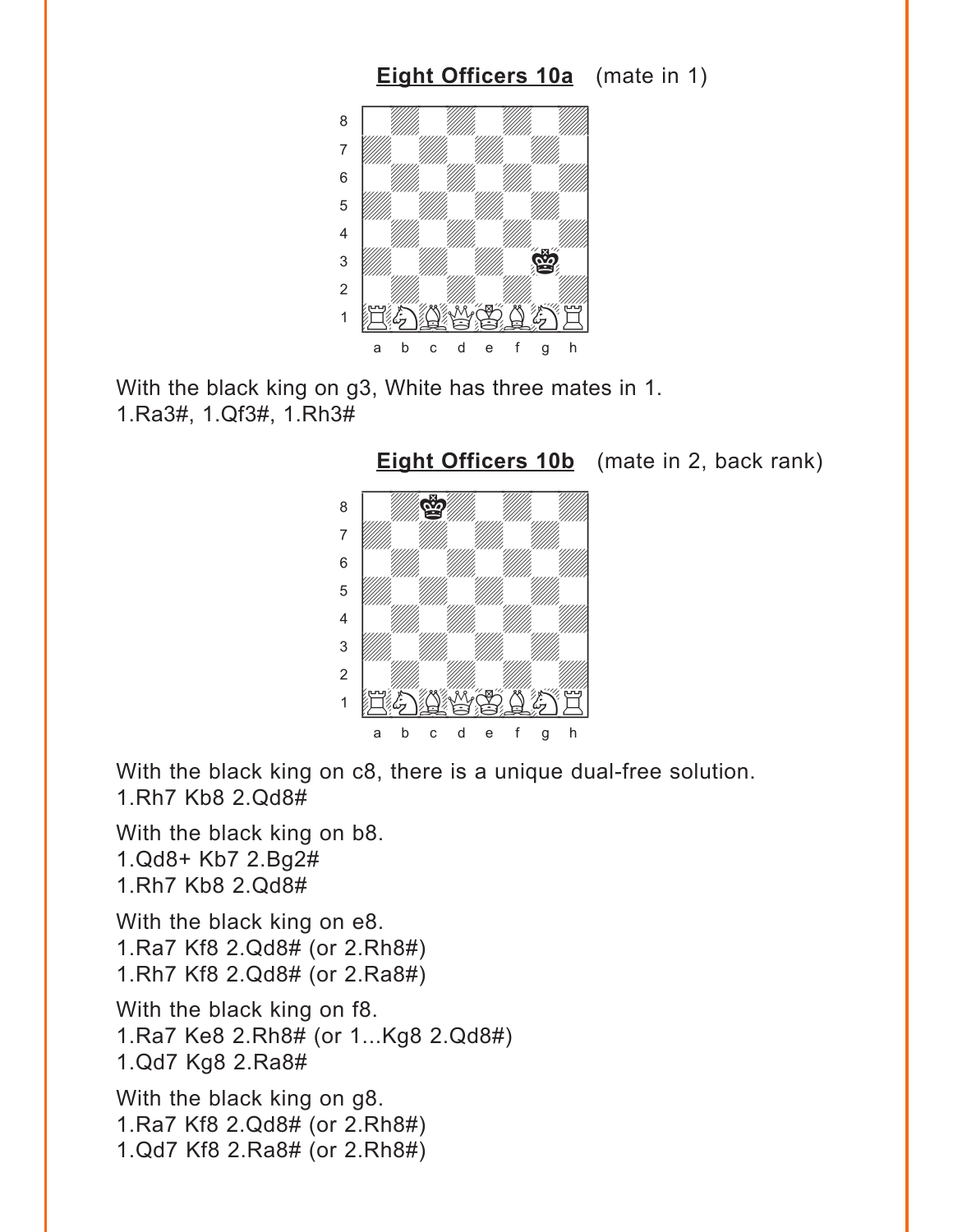#### **[Eight Officers 10c](#page-3-0)** (mate in 2)

<span id="page-8-0"></span>The five squares are b4, b7, c5, e4, f5. There is a unique keymove for e4 and f5. On b4, there is a mate by discovered check.



With the black king on e4, the unique keymove is 1.Qh5. 1...Kd4 2.Ra4# (or 2.Rh4#)



With the black king on f5, the unique keymove is 1.Qd6. 1...Ke4 2.Bd3# 1...Kg4 2.Qf4# (or 2.Qg6#)